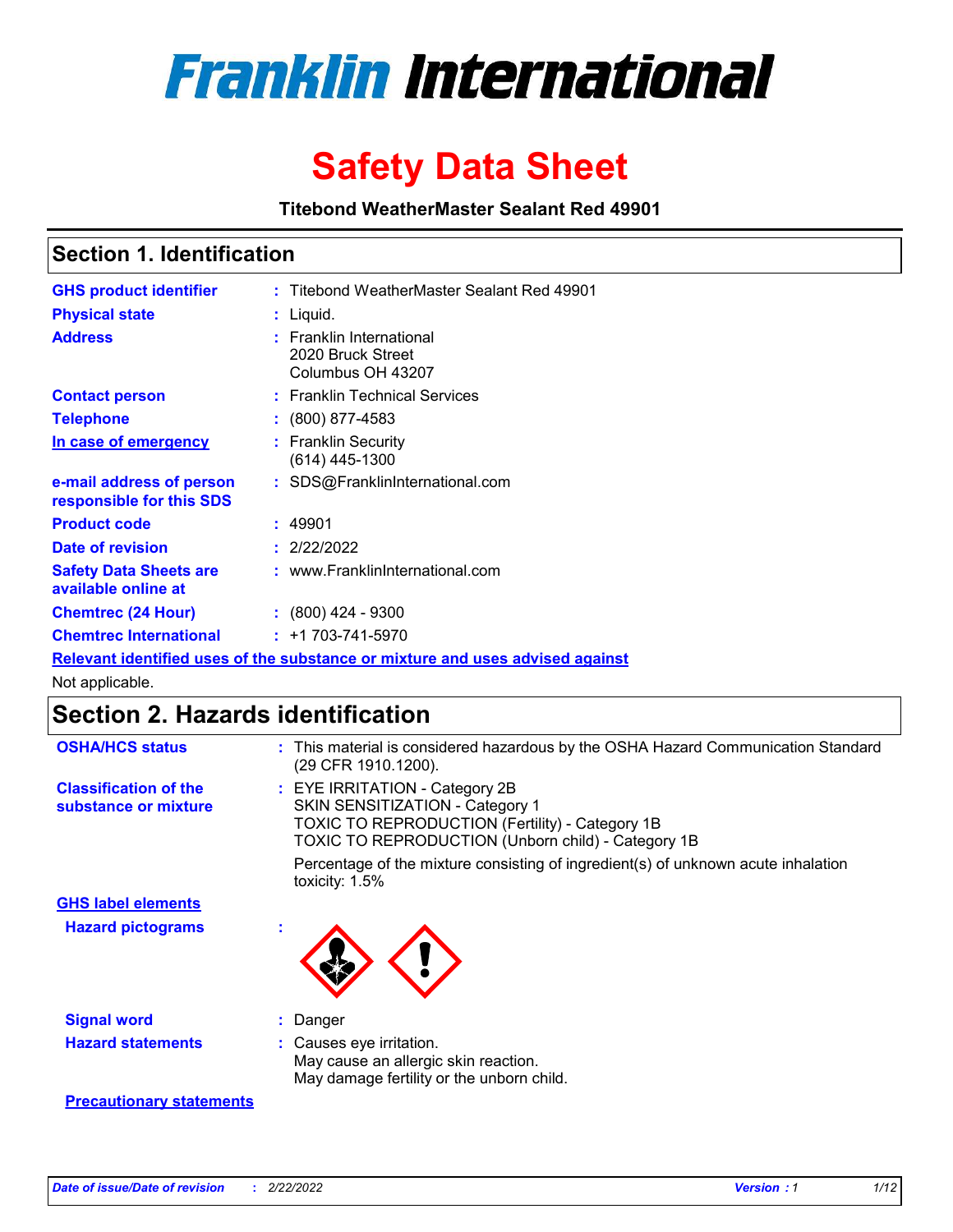### **Section 2. Hazards identification**

| <b>Prevention</b>                          | : Obtain special instructions before use. Do not handle until all safety precautions have<br>been read and understood. Wear protective gloves. Wear eye or face protection.<br>Wear protective clothing. Avoid breathing vapor. Wash hands thoroughly after handling.<br>Contaminated work clothing must not be allowed out of the workplace.                                                        |
|--------------------------------------------|------------------------------------------------------------------------------------------------------------------------------------------------------------------------------------------------------------------------------------------------------------------------------------------------------------------------------------------------------------------------------------------------------|
| <b>Response</b>                            | : IF exposed or concerned: Get medical attention. IF ON SKIN: Wash with plenty of<br>soap and water. Wash contaminated clothing before reuse. If skin irritation or rash<br>occurs: Get medical attention. IF IN EYES: Rinse cautiously with water for several<br>minutes. Remove contact lenses, if present and easy to do. Continue rinsing. If eye<br>irritation persists: Get medical attention. |
| <b>Storage</b>                             | : Store locked up.                                                                                                                                                                                                                                                                                                                                                                                   |
| <b>Disposal</b>                            | : Dispose of contents and container in accordance with all local, regional, national and<br>international regulations.                                                                                                                                                                                                                                                                               |
| <b>Hazards not otherwise</b><br>classified | : Product generates methanol during cure.                                                                                                                                                                                                                                                                                                                                                            |
|                                            |                                                                                                                                                                                                                                                                                                                                                                                                      |

## **Section 3. Composition/information on ingredients**

| <b>Substance/mixture</b><br>Mixture                  |               |                     |
|------------------------------------------------------|---------------|---------------------|
| Ingredient name                                      | $\frac{9}{6}$ | <b>CAS number</b>   |
| 3-aminopropyltriethoxysilane<br>Dibutyltin dilaurate | ∣≤3<br>$≤0.3$ | 919-30-2<br>77-58-7 |

Any concentration shown as a range is to protect confidentiality or is due to batch variation.

**There are no additional ingredients present which, within the current knowledge of the supplier and in the concentrations applicable, are classified as hazardous to health or the environment and hence require reporting in this section.**

**Occupational exposure limits, if available, are listed in Section 8.**

### **Section 4. First aid measures**

| <b>Description of necessary first aid measures</b> |                                                                                                                                                                                                                                                                                                                                                                                                                                                                                                                                                                                                                                                                                                                                                                           |
|----------------------------------------------------|---------------------------------------------------------------------------------------------------------------------------------------------------------------------------------------------------------------------------------------------------------------------------------------------------------------------------------------------------------------------------------------------------------------------------------------------------------------------------------------------------------------------------------------------------------------------------------------------------------------------------------------------------------------------------------------------------------------------------------------------------------------------------|
| <b>Eye contact</b>                                 | : Immediately flush eyes with plenty of water, occasionally lifting the upper and lower<br>eyelids. Check for and remove any contact lenses. Continue to rinse for at least 10<br>minutes. If irritation persists, get medical attention.                                                                                                                                                                                                                                                                                                                                                                                                                                                                                                                                 |
| <b>Inhalation</b>                                  | : Remove victim to fresh air and keep at rest in a position comfortable for breathing. If<br>not breathing, if breathing is irregular or if respiratory arrest occurs, provide artificial<br>respiration or oxygen by trained personnel. It may be dangerous to the person providing<br>aid to give mouth-to-mouth resuscitation. Get medical attention. If unconscious, place<br>in recovery position and get medical attention immediately. Maintain an open airway.<br>Loosen tight clothing such as a collar, tie, belt or waistband. In case of inhalation of<br>decomposition products in a fire, symptoms may be delayed. The exposed person may<br>need to be kept under medical surveillance for 48 hours.                                                       |
| <b>Skin contact</b>                                | : Wash with plenty of soap and water. Remove contaminated clothing and shoes. Wash<br>contaminated clothing thoroughly with water before removing it, or wear gloves.<br>Continue to rinse for at least 10 minutes. Get medical attention. In the event of any<br>complaints or symptoms, avoid further exposure. Wash clothing before reuse. Clean<br>shoes thoroughly before reuse.                                                                                                                                                                                                                                                                                                                                                                                     |
| <b>Ingestion</b>                                   | : Wash out mouth with water. Remove dentures if any. Remove victim to fresh air and<br>keep at rest in a position comfortable for breathing. If material has been swallowed and<br>the exposed person is conscious, give small quantities of water to drink. Stop if the<br>exposed person feels sick as vomiting may be dangerous. Do not induce vomiting<br>unless directed to do so by medical personnel. If vomiting occurs, the head should be<br>kept low so that vomit does not enter the lungs. Get medical attention. Never give<br>anything by mouth to an unconscious person. If unconscious, place in recovery position<br>and get medical attention immediately. Maintain an open airway. Loosen tight clothing<br>such as a collar, tie, belt or waistband. |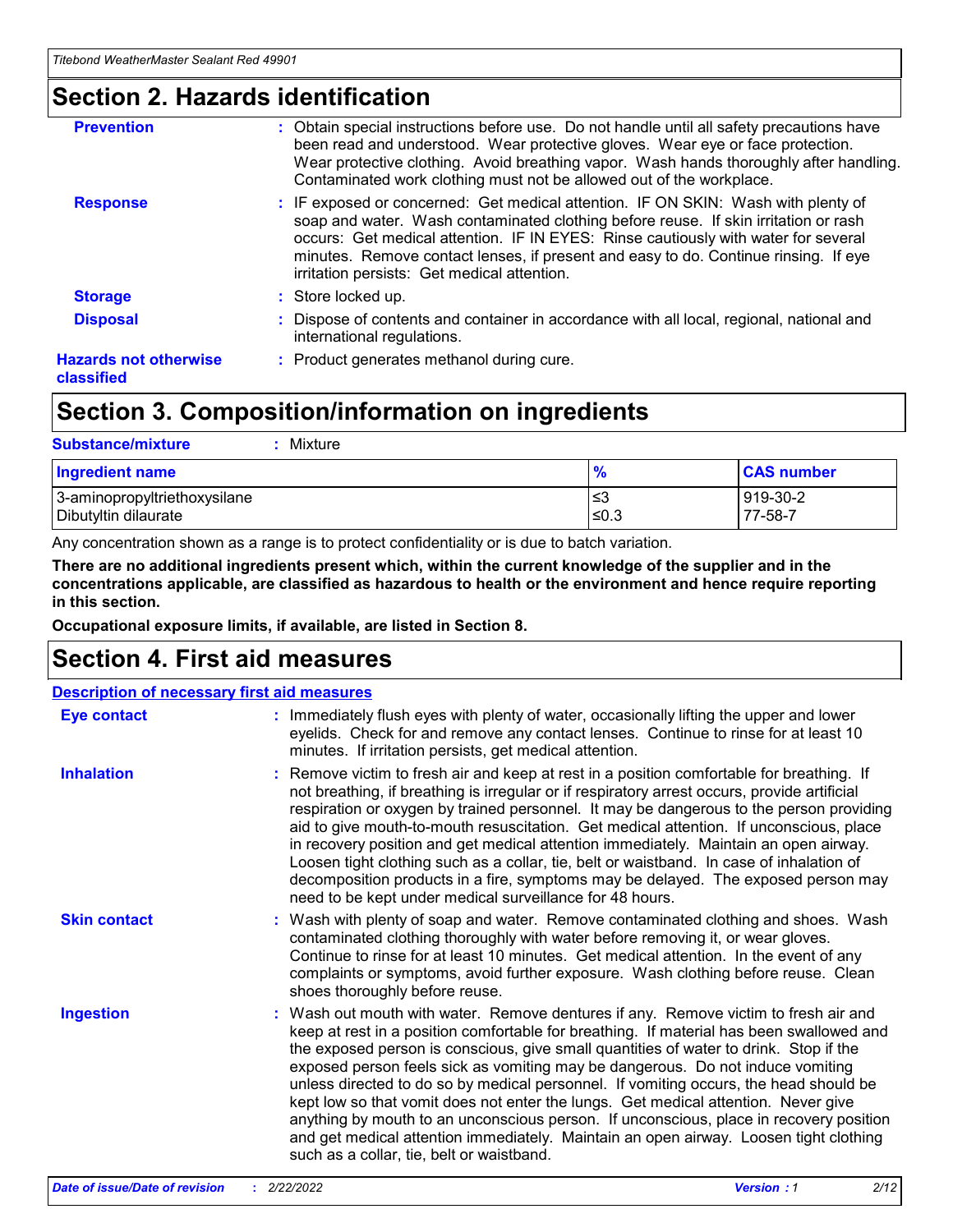## **Section 4. First aid measures**

| Most important symptoms/effects, acute and delayed |  |                                                                                                                                                                                                                                                                                                                                                                                                                 |
|----------------------------------------------------|--|-----------------------------------------------------------------------------------------------------------------------------------------------------------------------------------------------------------------------------------------------------------------------------------------------------------------------------------------------------------------------------------------------------------------|
| <b>Potential acute health effects</b>              |  |                                                                                                                                                                                                                                                                                                                                                                                                                 |
| <b>Eye contact</b>                                 |  | : May cause eye irritation.                                                                                                                                                                                                                                                                                                                                                                                     |
| <b>Inhalation</b>                                  |  | : No known significant effects or critical hazards.                                                                                                                                                                                                                                                                                                                                                             |
| <b>Skin contact</b>                                |  | : May cause skin irritation.                                                                                                                                                                                                                                                                                                                                                                                    |
| <b>Ingestion</b>                                   |  | : No known significant effects or critical hazards.                                                                                                                                                                                                                                                                                                                                                             |
| Over-exposure signs/symptoms                       |  |                                                                                                                                                                                                                                                                                                                                                                                                                 |
| <b>Eye contact</b>                                 |  | : Adverse symptoms may include the following:<br>irritation<br>watering<br>redness                                                                                                                                                                                                                                                                                                                              |
| <b>Inhalation</b>                                  |  | : Adverse symptoms may include the following:<br>reduced fetal weight<br>increase in fetal deaths<br>skeletal malformations                                                                                                                                                                                                                                                                                     |
| <b>Skin contact</b>                                |  | : Adverse symptoms may include the following:<br>irritation<br>redness<br>reduced fetal weight<br>increase in fetal deaths<br>skeletal malformations                                                                                                                                                                                                                                                            |
| <b>Ingestion</b>                                   |  | : Adverse symptoms may include the following:<br>reduced fetal weight<br>increase in fetal deaths<br>skeletal malformations                                                                                                                                                                                                                                                                                     |
|                                                    |  | <b>Indication of immediate medical attention and special treatment needed, if necessary</b>                                                                                                                                                                                                                                                                                                                     |
| <b>Notes to physician</b>                          |  | : In case of inhalation of decomposition products in a fire, symptoms may be delayed.<br>The exposed person may need to be kept under medical surveillance for 48 hours.                                                                                                                                                                                                                                        |
| <b>Specific treatments</b>                         |  | : No specific treatment.                                                                                                                                                                                                                                                                                                                                                                                        |
| <b>Protection of first-aiders</b>                  |  | : No action shall be taken involving any personal risk or without suitable training. If it is<br>suspected that fumes are still present, the rescuer should wear an appropriate mask or<br>self-contained breathing apparatus. It may be dangerous to the person providing aid to<br>give mouth-to-mouth resuscitation. Wash contaminated clothing thoroughly with water<br>before removing it, or wear gloves. |

**See toxicological information (Section 11)**

### **Section 5. Fire-fighting measures**

| <b>Extinguishing media</b>                             |                                                                                                                                                                                                     |
|--------------------------------------------------------|-----------------------------------------------------------------------------------------------------------------------------------------------------------------------------------------------------|
| <b>Suitable extinguishing</b><br>media                 | : Use an extinguishing agent suitable for the surrounding fire.                                                                                                                                     |
| <b>Unsuitable extinguishing</b><br>media               | : None known.                                                                                                                                                                                       |
| <b>Specific hazards arising</b><br>from the chemical   | : In a fire or if heated, a pressure increase will occur and the container may burst.                                                                                                               |
| <b>Hazardous thermal</b><br>decomposition products     | : Decomposition products may include the following materials:<br>carbon dioxide<br>carbon monoxide<br>nitrogen oxides<br>metal oxide/oxides                                                         |
| <b>Special protective actions</b><br>for fire-fighters | : Promptly isolate the scene by removing all persons from the vicinity of the incident if<br>there is a fire. No action shall be taken involving any personal risk or without suitable<br>training. |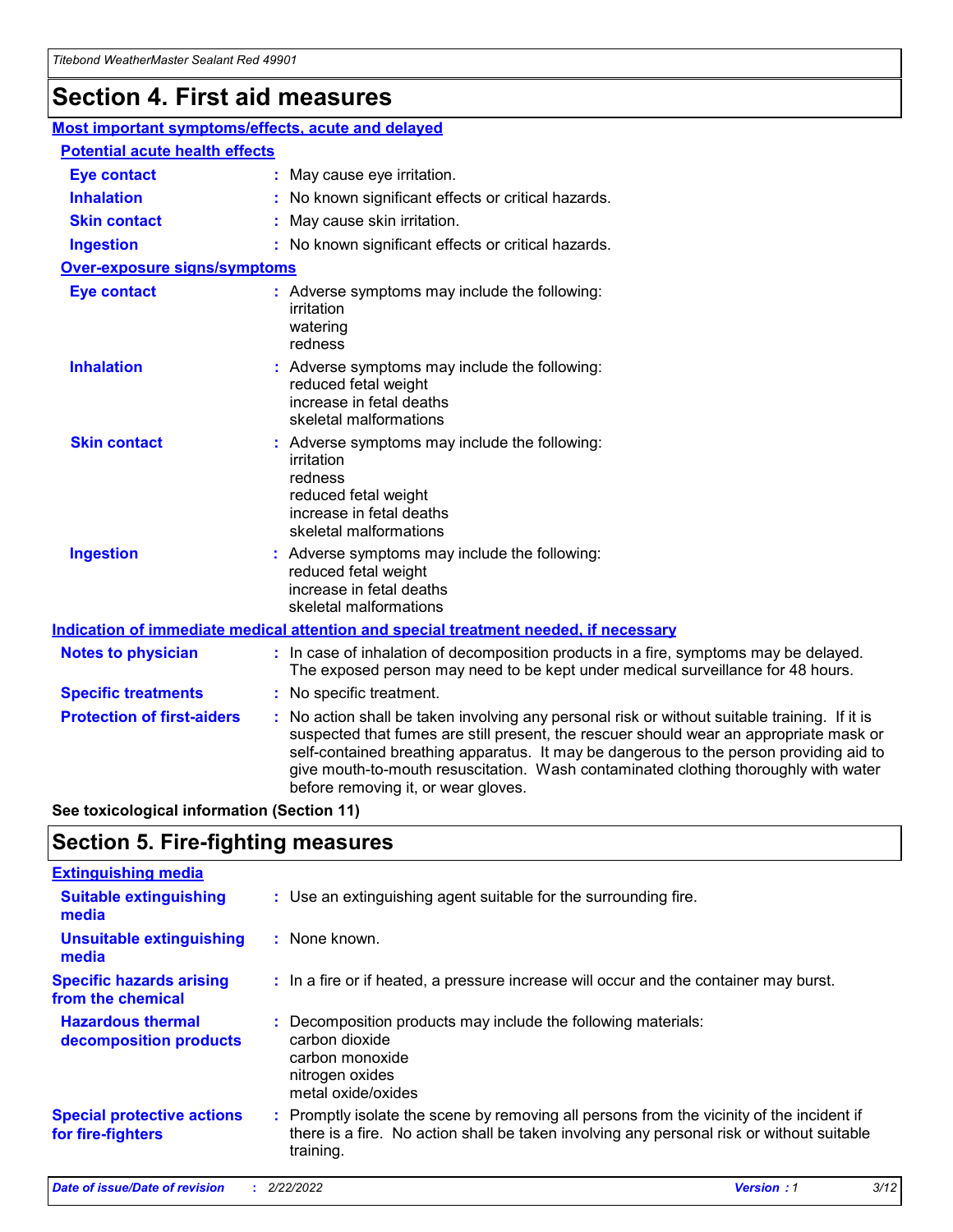### **Section 5. Fire-fighting measures**

**Special protective equipment for fire-fighters** Fire-fighters should wear appropriate protective equipment and self-contained breathing **:** apparatus (SCBA) with a full face-piece operated in positive pressure mode.

### **Section 6. Accidental release measures**

#### **Personal precautions, protective equipment and emergency procedures**

| For non-emergency<br>personnel                               | : No action shall be taken involving any personal risk or without suitable training.<br>Evacuate surrounding areas. Keep unnecessary and unprotected personnel from<br>entering. Do not touch or walk through spilled material. Avoid breathing vapor or mist.<br>Provide adequate ventilation. Wear appropriate respirator when ventilation is<br>inadequate. Put on appropriate personal protective equipment.                                                                                                                                                                                                                                                                                             |
|--------------------------------------------------------------|--------------------------------------------------------------------------------------------------------------------------------------------------------------------------------------------------------------------------------------------------------------------------------------------------------------------------------------------------------------------------------------------------------------------------------------------------------------------------------------------------------------------------------------------------------------------------------------------------------------------------------------------------------------------------------------------------------------|
| For emergency responders                                     | : If specialized clothing is required to deal with the spillage, take note of any information in<br>Section 8 on suitable and unsuitable materials. See also the information in "For non-<br>emergency personnel".                                                                                                                                                                                                                                                                                                                                                                                                                                                                                           |
| <b>Environmental precautions</b>                             | : Avoid dispersal of spilled material and runoff and contact with soil, waterways, drains<br>and sewers. Inform the relevant authorities if the product has caused environmental<br>pollution (sewers, waterways, soil or air).                                                                                                                                                                                                                                                                                                                                                                                                                                                                              |
| <b>Methods and materials for containment and cleaning up</b> |                                                                                                                                                                                                                                                                                                                                                                                                                                                                                                                                                                                                                                                                                                              |
| <b>Small spill</b>                                           | : Stop leak if without risk. Move containers from spill area. Dilute with water and mop up<br>if water-soluble. Alternatively, or if water-insoluble, absorb with an inert dry material and<br>place in an appropriate waste disposal container. Dispose of via a licensed waste<br>disposal contractor.                                                                                                                                                                                                                                                                                                                                                                                                     |
| <b>Large spill</b>                                           | : Stop leak if without risk. Move containers from spill area. Approach release from<br>upwind. Prevent entry into sewers, water courses, basements or confined areas. Wash<br>spillages into an effluent treatment plant or proceed as follows. Contain and collect<br>spillage with non-combustible, absorbent material e.g. sand, earth, vermiculite or<br>diatomaceous earth and place in container for disposal according to local regulations<br>(see Section 13). Dispose of via a licensed waste disposal contractor. Contaminated<br>absorbent material may pose the same hazard as the spilled product. Note: see<br>Section 1 for emergency contact information and Section 13 for waste disposal. |

### **Section 7. Handling and storage**

| <b>Precautions for safe handling</b>                                             |                                                                                                                                                                                                                                                                                                                                                                                                                                                                                                                                                                                                                                                                                                                                                                                                                                                  |
|----------------------------------------------------------------------------------|--------------------------------------------------------------------------------------------------------------------------------------------------------------------------------------------------------------------------------------------------------------------------------------------------------------------------------------------------------------------------------------------------------------------------------------------------------------------------------------------------------------------------------------------------------------------------------------------------------------------------------------------------------------------------------------------------------------------------------------------------------------------------------------------------------------------------------------------------|
| <b>Protective measures</b>                                                       | : Put on appropriate personal protective equipment (see Section 8). Persons with a<br>history of skin sensitization problems should not be employed in any process in which<br>this product is used. Avoid exposure - obtain special instructions before use. Avoid<br>exposure during pregnancy. Do not handle until all safety precautions have been read<br>and understood. Do not get in eyes or on skin or clothing. Do not ingest. Avoid<br>breathing vapor or mist. If during normal use the material presents a respiratory hazard,<br>use only with adequate ventilation or wear appropriate respirator. Keep in the original<br>container or an approved alternative made from a compatible material, kept tightly<br>closed when not in use. Empty containers retain product residue and can be hazardous.<br>Do not reuse container. |
| <b>Advice on general</b><br>occupational hygiene                                 | : Eating, drinking and smoking should be prohibited in areas where this material is<br>handled, stored and processed. Workers should wash hands and face before eating,<br>drinking and smoking. Remove contaminated clothing and protective equipment before<br>entering eating areas. See also Section 8 for additional information on hygiene<br>measures.                                                                                                                                                                                                                                                                                                                                                                                                                                                                                    |
| <b>Conditions for safe storage,</b><br>including any<br><b>incompatibilities</b> | Store between the following temperatures: 0 to 120 $\degree$ C (32 to 248 $\degree$ F). Store in<br>accordance with local regulations. Store in original container protected from direct<br>sunlight in a dry, cool and well-ventilated area, away from incompatible materials (see<br>Section 10) and food and drink. Store locked up. Keep container tightly closed and<br>sealed until ready for use. Containers that have been opened must be carefully<br>resealed and kept upright to prevent leakage. Do not store in unlabeled containers.<br>Use appropriate containment to avoid environmental contamination. See Section 10 for<br>incompatible materials before handling or use.                                                                                                                                                     |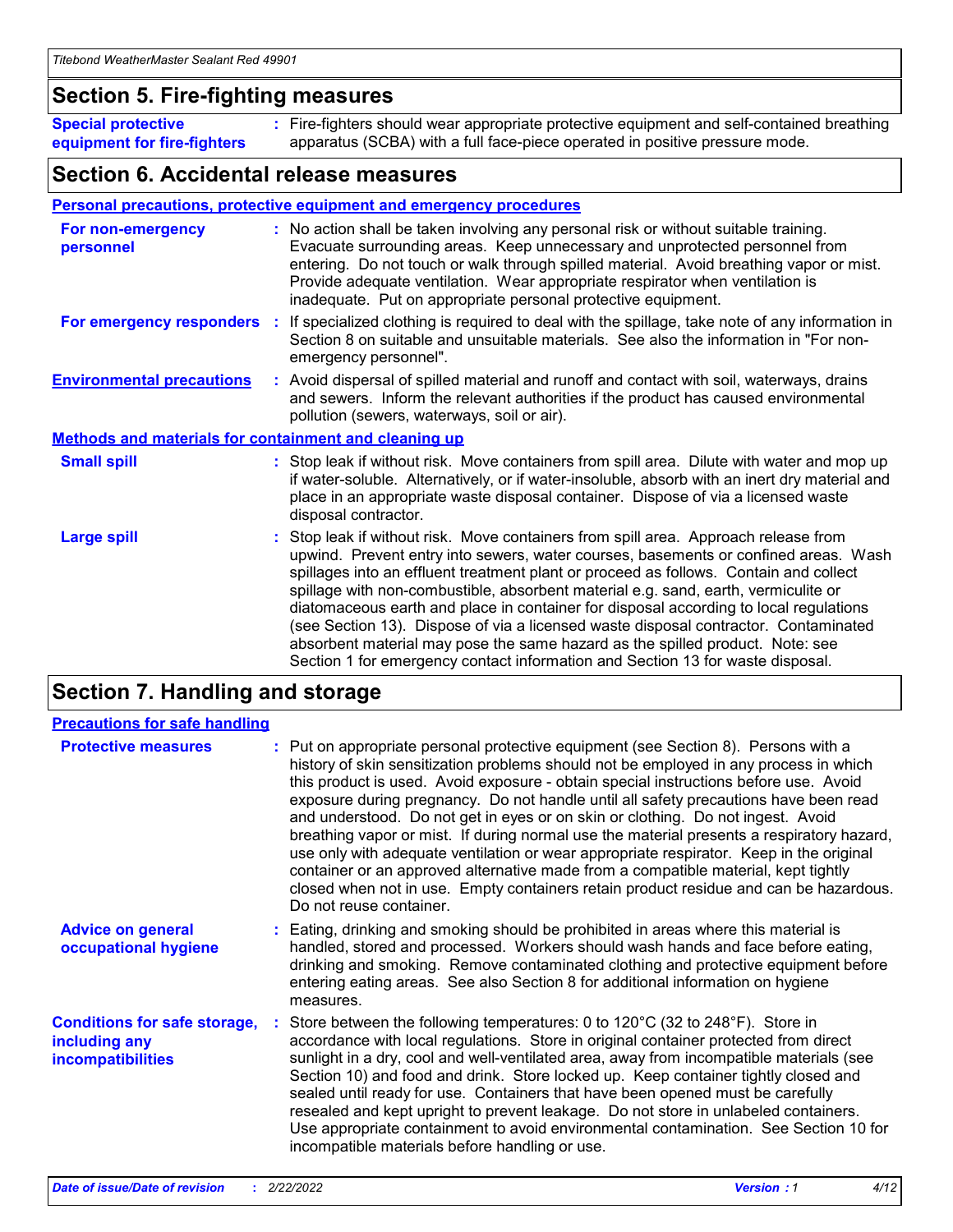## **Section 8. Exposure controls/personal protection**

#### **Control parameters**

#### **Occupational exposure limits**

| <b>Ingredient name</b>                               |    |                        | <b>Exposure limits</b>                                                                                                                                                                                                                                                                                                                                                                                                                                                                                                                                                                                                 |
|------------------------------------------------------|----|------------------------|------------------------------------------------------------------------------------------------------------------------------------------------------------------------------------------------------------------------------------------------------------------------------------------------------------------------------------------------------------------------------------------------------------------------------------------------------------------------------------------------------------------------------------------------------------------------------------------------------------------------|
| 3-aminopropyltriethoxysilane<br>Dibutyltin dilaurate |    |                        | None.<br>ACGIH TLV (United States, 3/2019). Absorbed through skin.<br>Notes: as Sn<br>TWA: 0.1 mg/m <sup>3</sup> , (as Sn) 8 hours.<br>STEL: 0.2 mg/m <sup>3</sup> , (as Sn) 15 minutes.<br>NIOSH REL (United States, 10/2016). Absorbed through skin.<br>Notes: as Sn<br>TWA: 0.1 mg/m <sup>3</sup> , (as Sn) 10 hours.<br>OSHA PEL (United States, 5/2018). Notes: as Sn<br>TWA: $0.1 \text{ mg/m}^3$ , (as Sn) 8 hours.<br>OSHA PEL 1989 (United States, 3/1989). Absorbed through skin.<br>Notes: measured as Sn<br>TWA: 0.1 mg/m <sup>3</sup> , (measured as Sn) 8 hours. Form: Organic                           |
| <b>Appropriate engineering</b><br>controls           |    |                        | : If user operations generate dust, fumes, gas, vapor or mist, use process enclosures,<br>local exhaust ventilation or other engineering controls to keep worker exposure to<br>airborne contaminants below any recommended or statutory limits.                                                                                                                                                                                                                                                                                                                                                                       |
| <b>Environmental exposure</b><br>controls            |    |                        | Emissions from ventilation or work process equipment should be checked to ensure<br>they comply with the requirements of environmental protection legislation. In some<br>cases, fume scrubbers, filters or engineering modifications to the process equipment<br>will be necessary to reduce emissions to acceptable levels.                                                                                                                                                                                                                                                                                          |
| <b>Individual protection measures</b>                |    |                        |                                                                                                                                                                                                                                                                                                                                                                                                                                                                                                                                                                                                                        |
| <b>Hygiene measures</b>                              |    |                        | : Wash hands, forearms and face thoroughly after handling chemical products, before<br>eating, smoking and using the lavatory and at the end of the working period.<br>Appropriate techniques should be used to remove potentially contaminated clothing.<br>Contaminated work clothing should not be allowed out of the workplace. Wash<br>contaminated clothing before reusing. Ensure that eyewash stations and safety<br>showers are close to the workstation location.                                                                                                                                            |
| <b>Eye/face protection</b>                           |    |                        | : Safety eyewear complying with an approved standard should be used when a risk<br>assessment indicates this is necessary to avoid exposure to liquid splashes, mists,<br>gases or dusts. If contact is possible, the following protection should be worn, unless<br>the assessment indicates a higher degree of protection: chemical splash goggles.                                                                                                                                                                                                                                                                  |
| <b>Skin protection</b>                               |    |                        |                                                                                                                                                                                                                                                                                                                                                                                                                                                                                                                                                                                                                        |
| <b>Hand protection</b>                               |    |                        | : Chemical-resistant, impervious gloves complying with an approved standard should be<br>worn at all times when handling chemical products if a risk assessment indicates this is<br>necessary. Considering the parameters specified by the glove manufacturer, check<br>during use that the gloves are still retaining their protective properties. It should be<br>noted that the time to breakthrough for any glove material may be different for different<br>glove manufacturers. In the case of mixtures, consisting of several substances, the<br>protection time of the gloves cannot be accurately estimated. |
| <b>Body protection</b>                               |    | handling this product. | Personal protective equipment for the body should be selected based on the task being<br>performed and the risks involved and should be approved by a specialist before                                                                                                                                                                                                                                                                                                                                                                                                                                                |
| <b>Other skin protection</b>                         |    |                        | : Appropriate footwear and any additional skin protection measures should be selected<br>based on the task being performed and the risks involved and should be approved by a<br>specialist before handling this product.                                                                                                                                                                                                                                                                                                                                                                                              |
| <b>Respiratory protection</b>                        | ÷. | aspects of use.        | Based on the hazard and potential for exposure, select a respirator that meets the<br>appropriate standard or certification. Respirators must be used according to a<br>respiratory protection program to ensure proper fitting, training, and other important                                                                                                                                                                                                                                                                                                                                                         |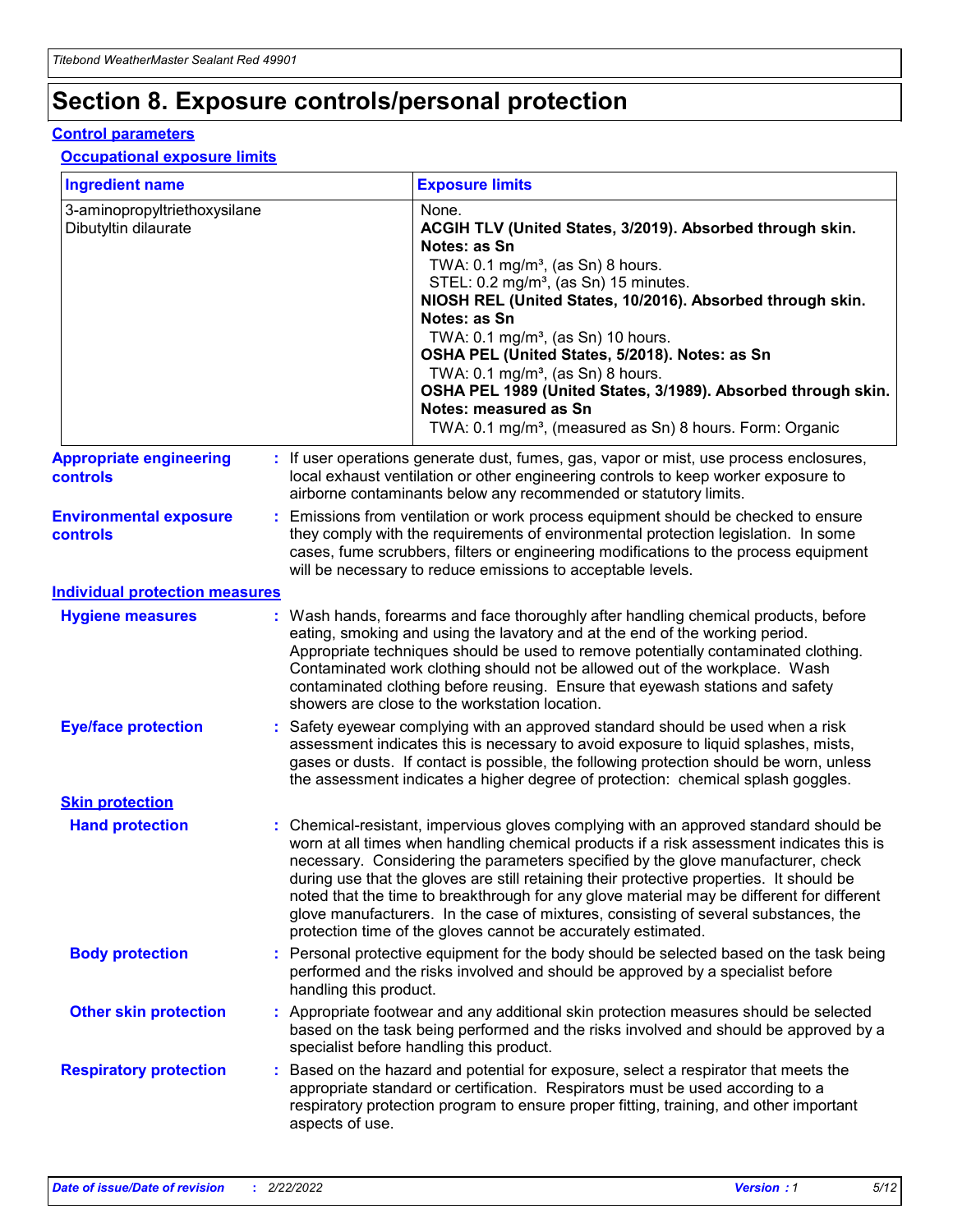### **Section 9. Physical and chemical properties**

#### **Appearance**

| <b>Physical state</b>                             | : Liquid. [Paste.]                                              |
|---------------------------------------------------|-----------------------------------------------------------------|
| <b>Color</b>                                      | $:$ Red.                                                        |
| Odor                                              | None [Slight]                                                   |
| <b>Odor threshold</b>                             | : Not available.                                                |
| рH                                                | : Not applicable.                                               |
| <b>Melting point</b>                              | : Not available.                                                |
| <b>Boiling point</b>                              | : >100°C (>212°F)                                               |
| <b>Flash point</b>                                | : Closed cup: >200°C (>392°F) [Setaflash.]                      |
| <b>Evaporation rate</b>                           | $:$ <1 (butyl acetate = 1)                                      |
| <b>Flammability (solid, gas)</b>                  | : Not available.                                                |
| Lower and upper explosive<br>(flammable) limits   | : Not available.                                                |
| <b>VOC (less water, less</b><br>exempt solvents)  | $: 0$ g/l                                                       |
|                                                   |                                                                 |
| <b>Volatility</b>                                 | $: 0\%$ (w/w)                                                   |
| <b>Vapor density</b>                              | : Not available.                                                |
| <b>Relative density</b>                           | : 1.4329                                                        |
| <b>Solubility</b>                                 | Insoluble in the following materials: cold water and hot water. |
| <b>Solubility in water</b>                        | : Not available.                                                |
| <b>Partition coefficient: n-</b><br>octanol/water | $:$ Not available.                                              |
| <b>Auto-ignition temperature</b>                  | : Not available.                                                |
| <b>Decomposition temperature</b>                  | : Not available.                                                |

## **Section 10. Stability and reactivity**

| <b>Reactivity</b>                            |    | : No specific test data related to reactivity available for this product or its ingredients.            |
|----------------------------------------------|----|---------------------------------------------------------------------------------------------------------|
| <b>Chemical stability</b>                    |    | : The product is stable.                                                                                |
| <b>Possibility of hazardous</b><br>reactions |    | : Under normal conditions of storage and use, hazardous reactions will not occur.                       |
| <b>Conditions to avoid</b>                   |    | : No specific data.                                                                                     |
| <b>Incompatible materials</b>                | ٠. | No specific data.                                                                                       |
| <b>Hazardous decomposition</b><br>products   | ÷. | Under normal conditions of storage and use, hazardous decomposition products should<br>not be produced. |

## **Section 11. Toxicological information**

### **Information on toxicological effects**

#### **Acute toxicity**

| <b>Product/ingredient name</b> | <b>Result</b>           | <b>Species</b> | <b>Dose</b>                | <b>Exposure</b> |
|--------------------------------|-------------------------|----------------|----------------------------|-----------------|
| 3-aminopropyltriethoxysilane   | <b>ILD50 Dermal</b>     | Rabbit         | 4.29 g/kg                  |                 |
| Dibutyltin dilaurate           | ILD50 Oral<br>LD50 Oral | Rat<br>Rat     | $1.57$ g/kg<br>175 $mg/kg$ |                 |
|                                |                         |                |                            |                 |

**Irritation/Corrosion**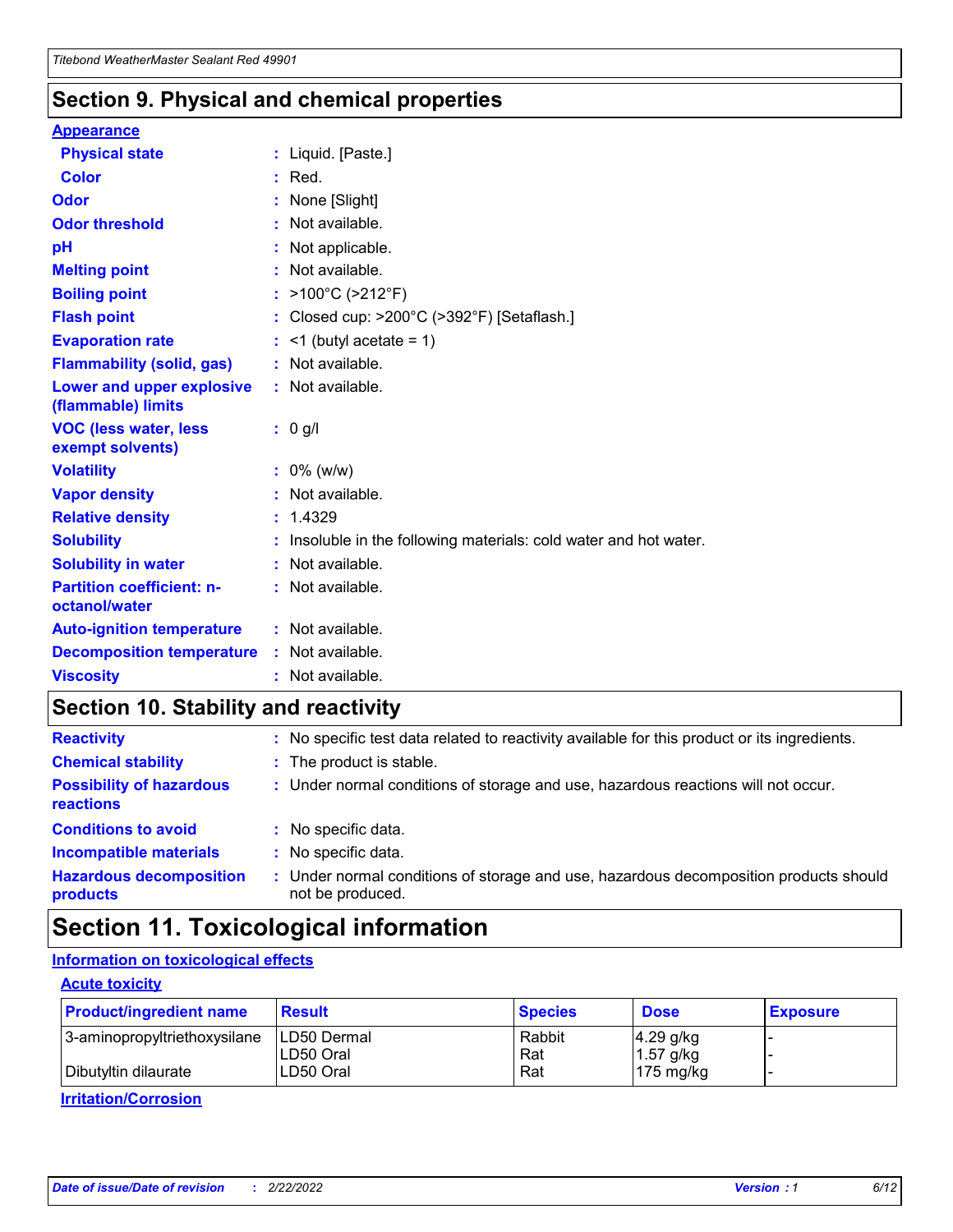## **Section 11. Toxicological information**

| <b>Product/ingredient name</b> | <b>Result</b>            | <b>Species</b> | <b>Score</b> | <b>Exposure</b>           | <b>Observation</b> |
|--------------------------------|--------------------------|----------------|--------------|---------------------------|--------------------|
| 3-aminopropyltriethoxysilane   | Eyes - Mild irritant     | Rabbit         |              | $100$ mg                  |                    |
|                                | Eyes - Severe irritant   | Rabbit         |              | 24 hours 750              |                    |
|                                |                          |                |              | ug                        |                    |
|                                | Skin - Severe irritant   | Rabbit         |              | 24 hours 5                | -                  |
| Dibutyltin dilaurate           | Eyes - Moderate irritant | Rabbit         |              | mq<br><b>24 hours 100</b> |                    |
|                                |                          |                |              | mg                        |                    |
|                                | Skin - Severe irritant   | Rabbit         |              | 500 mg                    |                    |

#### **Sensitization**

Not available.

#### **Mutagenicity**

Not available.

#### **Carcinogenicity**

Not available.

#### **Reproductive toxicity**

Not available.

#### **Teratogenicity**

Not available.

#### **Specific target organ toxicity (single exposure)**

Not available.

#### **Specific target organ toxicity (repeated exposure)**

| <b>Name</b>                                                                         |                                                                            | <b>Category</b>                                     | <b>Route of</b><br>exposure | <b>Target organs</b> |
|-------------------------------------------------------------------------------------|----------------------------------------------------------------------------|-----------------------------------------------------|-----------------------------|----------------------|
| Dibutyltin dilaurate                                                                |                                                                            | Category 1                                          |                             | respiratory system   |
| <b>Aspiration hazard</b><br>Not available.                                          |                                                                            |                                                     |                             |                      |
| <b>Information on the likely</b><br>routes of exposure                              | : Not available.                                                           |                                                     |                             |                      |
| <b>Potential acute health effects</b>                                               |                                                                            |                                                     |                             |                      |
| <b>Eye contact</b>                                                                  | : May cause eye irritation.                                                |                                                     |                             |                      |
| <b>Inhalation</b>                                                                   |                                                                            | : No known significant effects or critical hazards. |                             |                      |
| <b>Skin contact</b>                                                                 | : May cause skin irritation.                                               |                                                     |                             |                      |
| <b>Ingestion</b>                                                                    |                                                                            | : No known significant effects or critical hazards. |                             |                      |
| <b>Symptoms related to the physical, chemical and toxicological characteristics</b> |                                                                            |                                                     |                             |                      |
| <b>Eye contact</b>                                                                  | irritation<br>watering<br>redness                                          | : Adverse symptoms may include the following:       |                             |                      |
| <b>Inhalation</b>                                                                   | reduced fetal weight<br>increase in fetal deaths<br>skeletal malformations | : Adverse symptoms may include the following:       |                             |                      |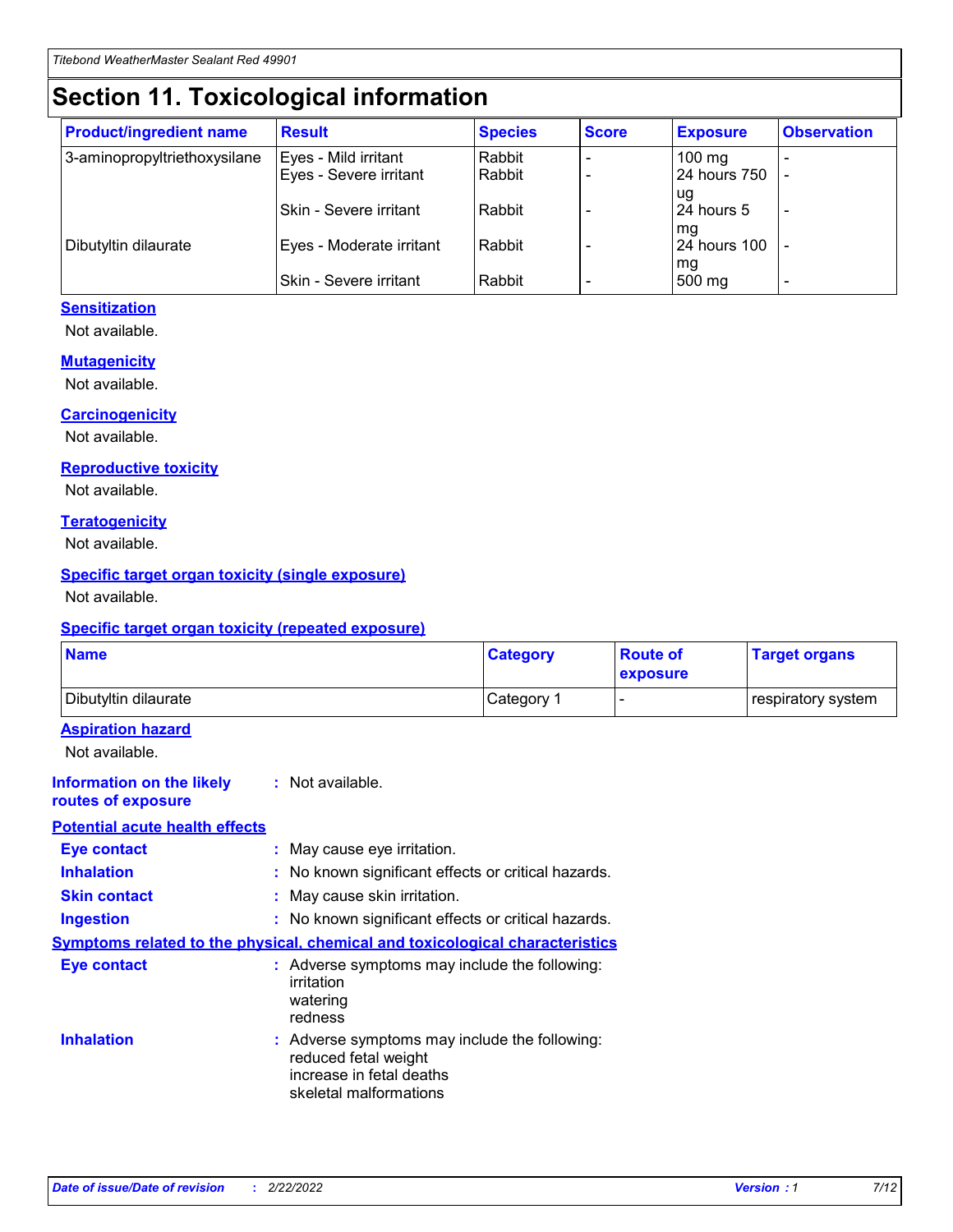## **Section 11. Toxicological information**

| <b>Skin contact</b>                     |                                                                                                          |
|-----------------------------------------|----------------------------------------------------------------------------------------------------------|
|                                         | : Adverse symptoms may include the following:<br>irritation                                              |
|                                         | redness                                                                                                  |
|                                         | reduced fetal weight                                                                                     |
|                                         | increase in fetal deaths                                                                                 |
|                                         | skeletal malformations                                                                                   |
| <b>Ingestion</b>                        | : Adverse symptoms may include the following:                                                            |
|                                         | reduced fetal weight                                                                                     |
|                                         | increase in fetal deaths                                                                                 |
|                                         | skeletal malformations                                                                                   |
|                                         | Delayed and immediate effects and also chronic effects from short and long term exposure                 |
| <b>Short term exposure</b>              |                                                                                                          |
| <b>Potential immediate</b>              | : Not available.                                                                                         |
| effects                                 |                                                                                                          |
| <b>Potential delayed effects</b>        | : Not available.                                                                                         |
| <b>Long term exposure</b>               |                                                                                                          |
| <b>Potential immediate</b>              | : Not available.                                                                                         |
| effects                                 |                                                                                                          |
| <b>Potential delayed effects</b>        | : Not available.                                                                                         |
| <b>Potential chronic health effects</b> |                                                                                                          |
| Not available.                          |                                                                                                          |
| <b>General</b>                          | : Once sensitized, a severe allergic reaction may occur when subsequently exposed to<br>very low levels. |
| <b>Carcinogenicity</b>                  | : No known significant effects or critical hazards.                                                      |
| <b>Mutagenicity</b>                     | No known significant effects or critical hazards.                                                        |
| <b>Teratogenicity</b>                   | May damage the unborn child.                                                                             |
| <b>Developmental effects</b>            | No known significant effects or critical hazards.                                                        |
| <b>Fertility effects</b>                | : May damage fertility.                                                                                  |
| <b>Numerical measures of toxicity</b>   |                                                                                                          |
| <b>Acute toxicity estimates</b>         |                                                                                                          |
|                                         |                                                                                                          |

Not available.

## **Section 12. Ecological information**

#### **Toxicity**

| <b>Product/ingredient name</b> | <b>Result</b>                     | <b>Species</b>                       | <b>Exposure</b> |
|--------------------------------|-----------------------------------|--------------------------------------|-----------------|
| Dibutyltin dilaurate           | Chronic EC10 > 2 mg/l Fresh water | Algae - Scenedesmus<br>I subspicatus | l 96 hours      |

### **Persistence and degradability**

| <b>Product/ingredient name</b> | <b>Test</b>                                                                    | <b>Result</b>  |                   | <b>Dose</b> | <b>Inoculum</b>         |
|--------------------------------|--------------------------------------------------------------------------------|----------------|-------------------|-------------|-------------------------|
| Dibutyltin dilaurate           | OECD 301F<br>Ready<br>Biodegradability -<br>Manometric<br>Respirometry<br>Test | 23 % - 28 days |                   |             |                         |
| <b>Product/ingredient name</b> | <b>Aquatic half-life</b>                                                       |                | <b>Photolysis</b> |             | <b>Biodegradability</b> |
| Dibutyltin dilaurate           |                                                                                |                |                   |             | Inherent                |

### **Bioaccumulative potential**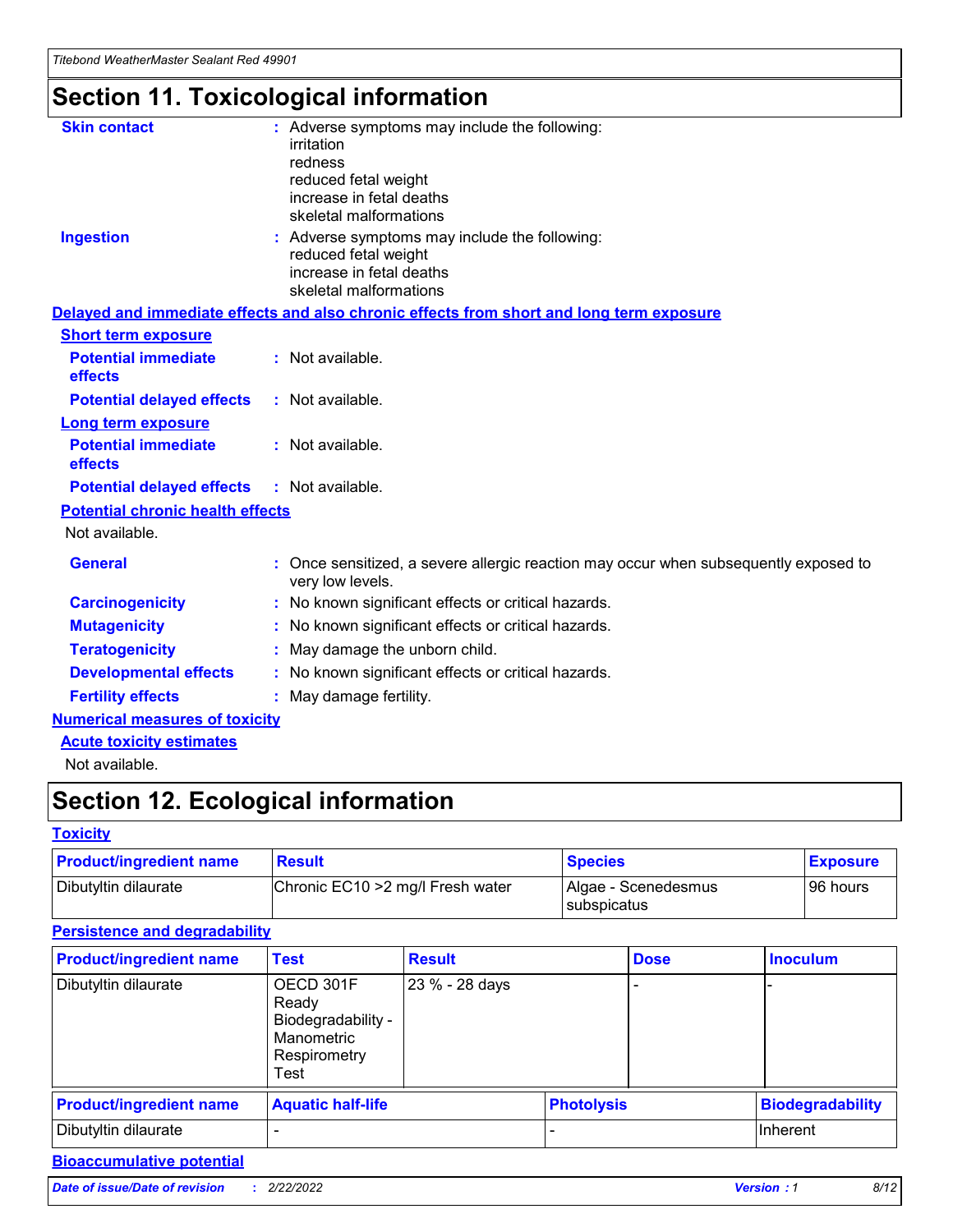## **Section 12. Ecological information**

| <b>Product/ingredient name</b>                       | ∣LoqP <sub>ow</sub> | <b>BCF</b>  | <b>Potential</b> |
|------------------------------------------------------|---------------------|-------------|------------------|
| 3-aminopropyltriethoxysilane<br>Dibutyltin dilaurate | 1.1<br>4.44         | 3.4<br>2.91 | low<br>low       |

#### **Mobility in soil**

| <b>Soil/water partition</b><br>coefficient (K <sub>oc</sub> ) | : Not available.                                    |
|---------------------------------------------------------------|-----------------------------------------------------|
| <b>Other adverse effects</b>                                  | : No known significant effects or critical hazards. |

### **Section 13. Disposal considerations**

|  | <b>Disposal methods</b> |  |
|--|-------------------------|--|

**Disposal methods** : The generation of waste should be avoided or minimized wherever possible. Disposal of this product, solutions and any by-products should at all times comply with the requirements of environmental protection and waste disposal legislation and any regional local authority requirements. Dispose of surplus and non-recyclable products via a licensed waste disposal contractor. Waste should not be disposed of untreated to the sewer unless fully compliant with the requirements of all authorities with jurisdiction. Waste packaging should be recycled. Incineration or landfill should only be considered when recycling is not feasible. This material and its container must be disposed of in a safe way. Care should be taken when handling emptied containers that have not been cleaned or rinsed out. Empty containers or liners may retain some product residues. Avoid dispersal of spilled material and runoff and contact with soil, waterways, drains and sewers.

## **Section 14. Transport information**

|                                      | <b>DOT</b><br><b>Classification</b> | <b>TDG</b><br><b>Classification</b> | <b>Mexico</b><br><b>Classification</b> | <b>ADR/RID</b>           | <b>IMDG</b>              | <b>IATA</b>              |
|--------------------------------------|-------------------------------------|-------------------------------------|----------------------------------------|--------------------------|--------------------------|--------------------------|
| <b>UN number</b>                     | Not regulated.                      | Not regulated.                      | Not regulated.                         | Not regulated.           | Not regulated.           | Not regulated.           |
| <b>UN proper</b><br>shipping name    |                                     |                                     |                                        |                          |                          |                          |
| <b>Transport</b><br>hazard class(es) | $\overline{\phantom{0}}$            | $\overline{\phantom{0}}$            | $\overline{\phantom{0}}$               | $\overline{\phantom{0}}$ | $\overline{\phantom{0}}$ | $\overline{\phantom{0}}$ |
| <b>Packing group</b>                 | $\overline{\phantom{a}}$            |                                     |                                        |                          | -                        |                          |
| <b>Environmental</b><br>hazards      | No.                                 | No.                                 | No.                                    | No.                      | No.                      | No.                      |

### **Section 15. Regulatory information**

#### **U.S. Federal regulations**

#### **SARA 302/304**

#### **Composition/information on ingredients**

No products were found.

**SARA 304 RQ :** Not applicable.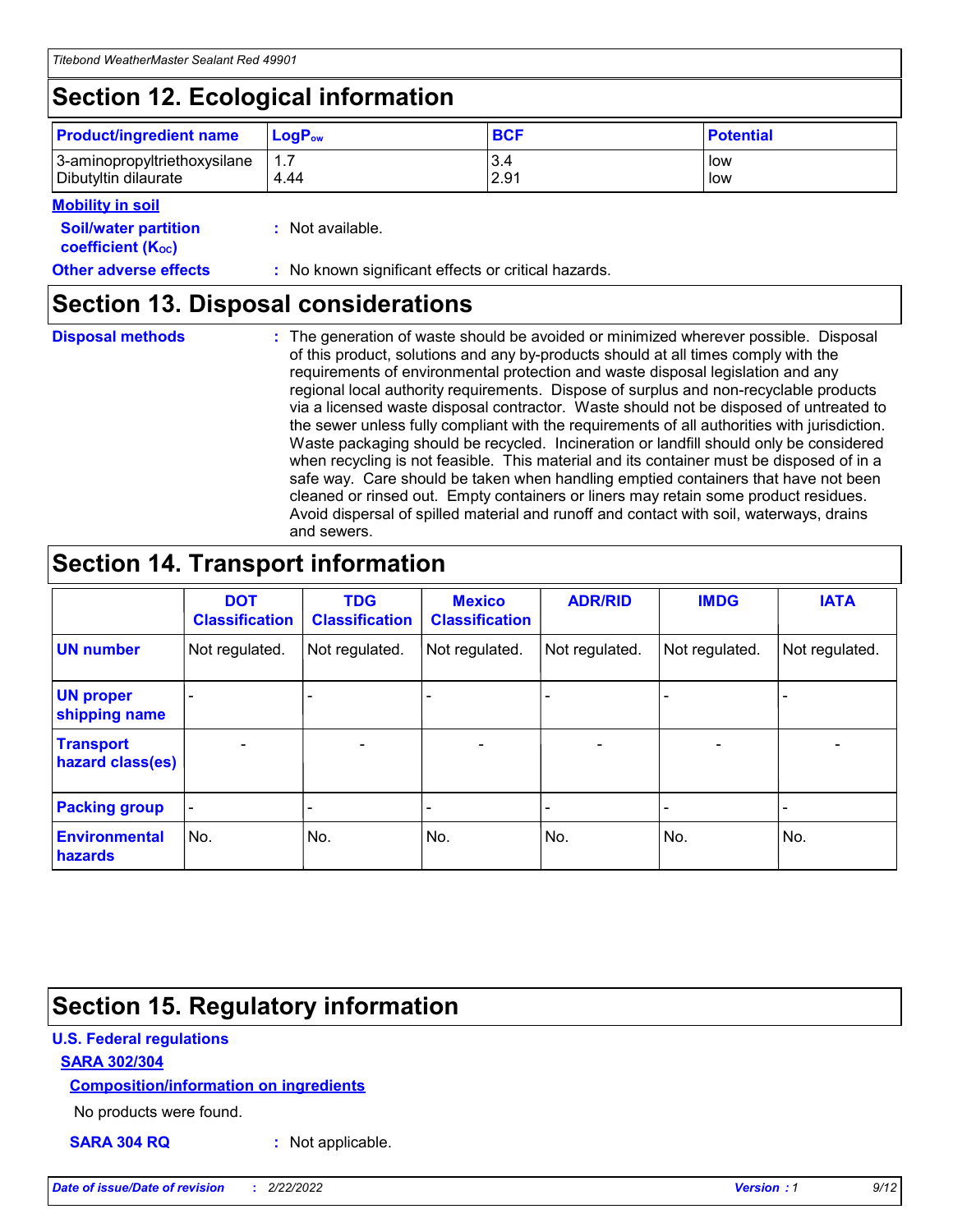## **Section 15. Regulatory information**

#### **SARA 311/312**

**Classification :** EYE IRRITATION - Category 2B SKIN SENSITIZATION - Category 1 TOXIC TO REPRODUCTION (Fertility) - Category 1B TOXIC TO REPRODUCTION (Unborn child) - Category 1B

#### **Composition/information on ingredients**

| <b>Name</b>                  | $\frac{9}{6}$ | <b>Classification</b>                                                                                            |
|------------------------------|---------------|------------------------------------------------------------------------------------------------------------------|
| 3-aminopropyltriethoxysilane | $\leq$ 3      | <b>FLAMMABLE LIQUIDS - Category 4</b><br><b>ACUTE TOXICITY (oral) - Category 4</b>                               |
|                              |               | SKIN IRRITATION - Category 2<br>EYE IRRITATION - Category 2A                                                     |
| Dibutyltin dilaurate         | ≤0.3          | ACUTE TOXICITY (oral) - Category 3<br>SKIN CORROSION - Category 1C                                               |
|                              |               | SERIOUS EYE DAMAGE - Category 1<br>SKIN SENSITIZATION - Category 1<br><b>GERM CELL MUTAGENICITY - Category 2</b> |
|                              |               | TOXIC TO REPRODUCTION (Fertility) - Category 1B<br>TOXIC TO REPRODUCTION (Unborn child) - Category 1B            |
|                              |               | SPECIFIC TARGET ORGAN TOXICITY (REPEATED<br>EXPOSURE) (respiratory system) - Category 1                          |

#### **State regulations**

| <b>Massachusetts</b> | : None of the components are listed. |
|----------------------|--------------------------------------|
| <b>New York</b>      | : None of the components are listed. |
| <b>New Jersey</b>    | : None of the components are listed. |
| <b>Pennsylvania</b>  | : None of the components are listed. |

#### **California Prop. 65**

**A** WARNING: This product can expose you to methanol, which is known to the State of California to cause birth defects or other reproductive harm. For more information go to www.P65Warnings.ca.gov.

| <b>Ingredient name</b> | No significant risk Maximum<br>level | acceptable dosage<br>level |
|------------------------|--------------------------------------|----------------------------|
| methanol               |                                      | Yes.                       |

#### **International regulations**

**Chemical Weapon Convention List Schedules I, II & III Chemicals** Not listed.

#### **Montreal Protocol**

Not listed.

**Stockholm Convention on Persistent Organic Pollutants**

Not listed.

### **UNECE Aarhus Protocol on POPs and Heavy Metals**

Not listed.

#### **Inventory list**

### **China :** All components are listed or exempted.

**United States TSCA 8(b) inventory :** All components are active or exempted.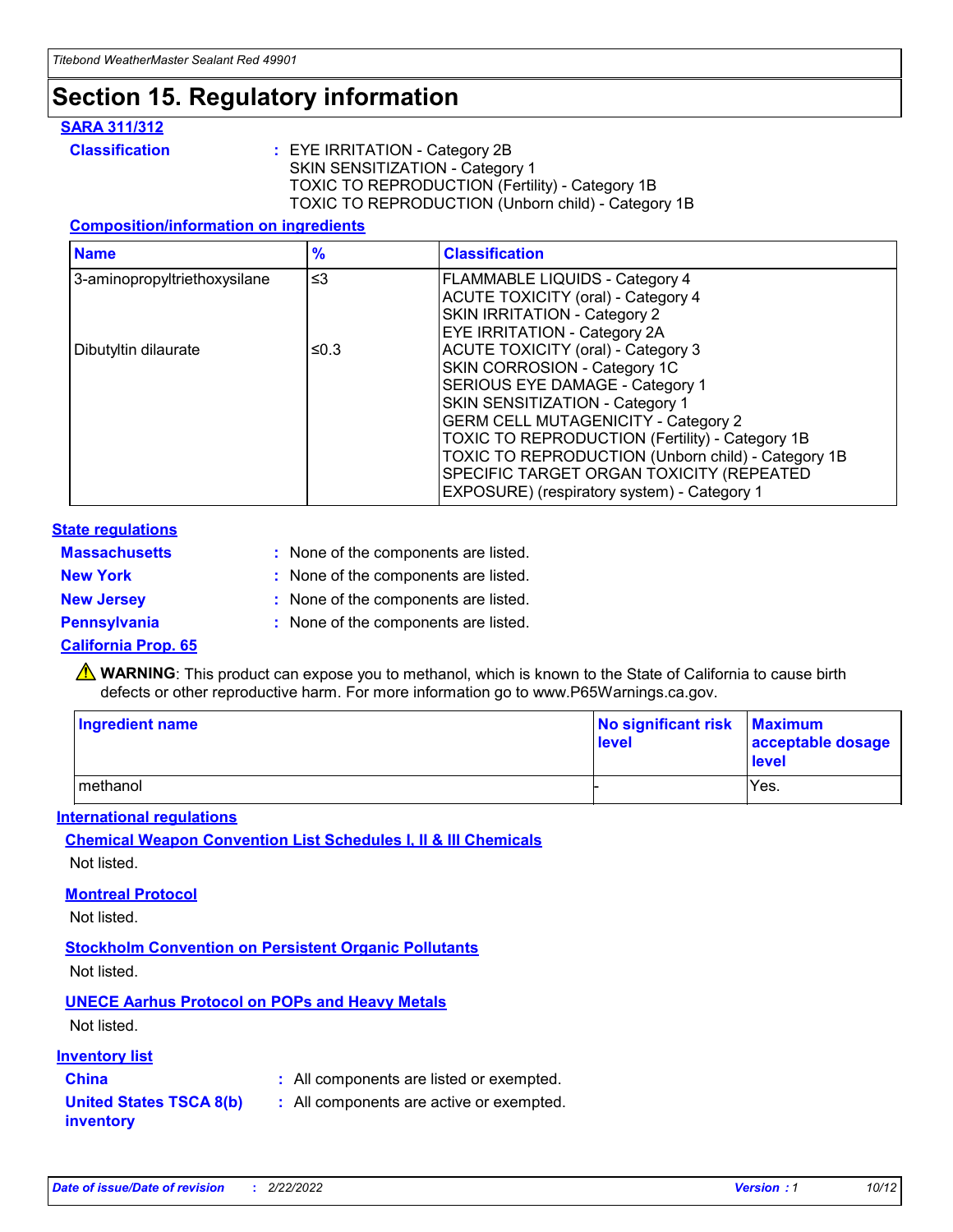## **Section 16. Other information**

**Hazardous Material Information System (U.S.A.)**



**Caution: HMIS® ratings are based on a 0-4 rating scale, with 0 representing minimal hazards or risks, and 4 representing significant hazards or risks. Although HMIS® ratings and the associated label are not required on SDSs or products leaving a facility under 29 CFR 1910.1200, the preparer may choose to provide them. HMIS® ratings are to be used with a fully implemented HMIS® program. HMIS® is a registered trademark and service mark of the American Coatings Association, Inc.**

**The customer is responsible for determining the PPE code for this material. For more information on HMIS® Personal Protective Equipment (PPE) codes, consult the HMIS® Implementation Manual.**

#### **National Fire Protection Association (U.S.A.)**



**Reprinted with permission from NFPA 704-2001, Identification of the Hazards of Materials for Emergency Response Copyright ©1997, National Fire Protection Association, Quincy, MA 02269. This reprinted material is not the complete and official position of the National Fire Protection Association, on the referenced subject which is represented only by the standard in its entirety.**

**Copyright ©2001, National Fire Protection Association, Quincy, MA 02269. This warning system is intended to be interpreted and applied only by properly trained individuals to identify fire, health and reactivity hazards of chemicals. The user is referred to certain limited number of chemicals with recommended classifications in NFPA 49 and NFPA 325, which would be used as a guideline only. Whether the chemicals are classified by NFPA or not, anyone using the 704 systems to classify chemicals does so at their own risk.**

#### **Procedure used to derive the classification**

|                                                                                                                    | <b>Classification</b>                                                                                                                                                                                                                                                                                                                                                                                                                                                                                                                                         | <b>Justification</b>                                                     |
|--------------------------------------------------------------------------------------------------------------------|---------------------------------------------------------------------------------------------------------------------------------------------------------------------------------------------------------------------------------------------------------------------------------------------------------------------------------------------------------------------------------------------------------------------------------------------------------------------------------------------------------------------------------------------------------------|--------------------------------------------------------------------------|
| EYE IRRITATION - Category 2B<br>SKIN SENSITIZATION - Category 1<br>TOXIC TO REPRODUCTION (Fertility) - Category 1B | TOXIC TO REPRODUCTION (Unborn child) - Category 1B                                                                                                                                                                                                                                                                                                                                                                                                                                                                                                            | Expert judgment<br>Expert judgment<br>Expert judgment<br>Expert judgment |
| <b>History</b>                                                                                                     |                                                                                                                                                                                                                                                                                                                                                                                                                                                                                                                                                               |                                                                          |
| <b>Date of printing</b>                                                                                            | : 4/22/2022                                                                                                                                                                                                                                                                                                                                                                                                                                                                                                                                                   |                                                                          |
| Date of issue/Date of<br>revision                                                                                  | : 2/22/2022                                                                                                                                                                                                                                                                                                                                                                                                                                                                                                                                                   |                                                                          |
| Date of previous issue                                                                                             | : No previous validation                                                                                                                                                                                                                                                                                                                                                                                                                                                                                                                                      |                                                                          |
| <b>Version</b>                                                                                                     | : 1                                                                                                                                                                                                                                                                                                                                                                                                                                                                                                                                                           |                                                                          |
| <b>Key to abbreviations</b>                                                                                        | $:$ ATE = Acute Toxicity Estimate<br><b>BCF</b> = Bioconcentration Factor<br>GHS = Globally Harmonized System of Classification and Labelling of Chemicals<br>IATA = International Air Transport Association<br>IBC = Intermediate Bulk Container<br><b>IMDG = International Maritime Dangerous Goods</b><br>LogPow = logarithm of the octanol/water partition coefficient<br>MARPOL = International Convention for the Prevention of Pollution From Ships, 1973<br>as modified by the Protocol of 1978. ("Marpol" = marine pollution)<br>UN = United Nations |                                                                          |